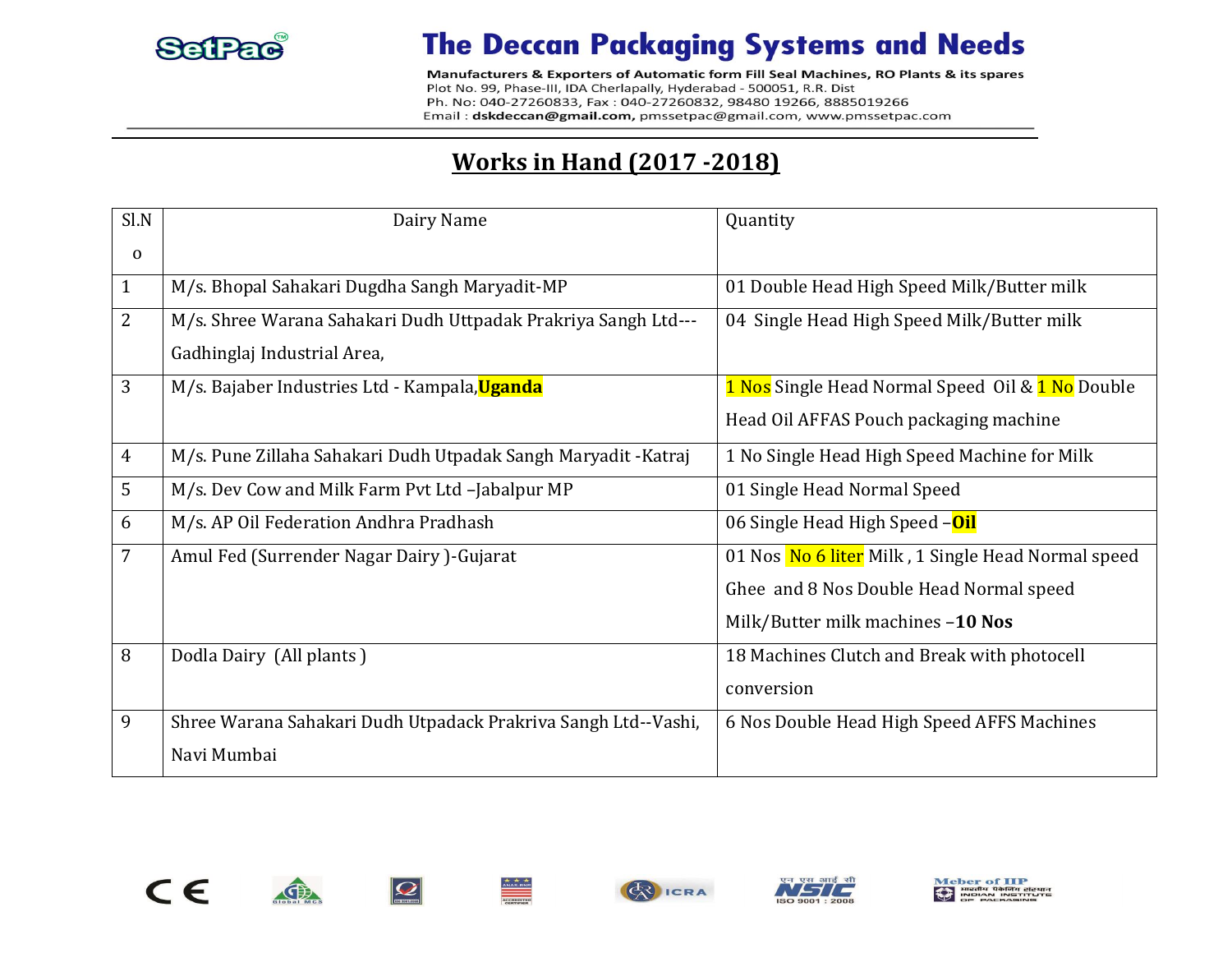

## **The Deccan Packaging Systems and Needs**

Manufacturers & Exporters of Automatic form Fill Seal Machines, RO Plants & its spares Plot No. 99, Phase-III, IDA Cherlapally, Hyderabad - 500051, R.R. Dist Ph. No: 040-27260833, Fax: 040-27260832, 98480 19266, 8885019266 Email: dskdeccan@gmail.com, pmssetpac@gmail.com, www.pmssetpac.com

| 10 | Kanyakumari District Co-Operative Milk Producers Union,       | 2 Double Head Normal Speed AFFS Machines          |
|----|---------------------------------------------------------------|---------------------------------------------------|
|    | Aavin Kanyakumari, Nagercoil,                                 | Conversion works                                  |
| 11 | Sri Murugan Ghee Stores, Uppal, Hyderabad                     | 1 No Oil Machine conversion works                 |
| 12 | Madhumita Dairy products Pvt. Ltd. Denkanikottai taluk.       | 1 Double Head Normal Speed AFFS Machines          |
|    | Krishnagiri dis. TN                                           | Conversion works                                  |
| 13 | M/s. Padmashree Oil Mill-Mangalore.                           | 1 Double Head Normal Speed AFFS Machines-Oil      |
| 14 | M/S. Narayana Agro Oils Pvt Ltd -- Udgir                      | 1 Single Head Normal Speed AFFS Machines-Oil      |
| 15 | M/s. Shree Balajee Food Ingredients Pvt Ltd--Hyderabad        | 1 Single Head Normal Speed AFFS Machines-Ghee     |
| 16 | M/s.KWALITY MILK FOODS LTD-KILPAUK-CHENNAI                    | 1 Double Head Normal Speed AFFS Machines Milk     |
| 17 | Rounak Sharma-Orissa                                          | 1 Single Head Normal Speed AFFS Machines-Milk     |
| 18 | M/s. JVK Dairy -Surat                                         | 1 Single Head Normal Speed AFFS Machines-Milk     |
| 19 | M/s. Parag Milk Foods Ltd                                     | 1 Single Head Normal Speed AFFS Machines-Ghee     |
| 20 | M/s. KGN KIRANA MAHUR ROAD                                    | 1 Single Head Normal Speed AFFS Machines-Oil      |
|    | Plot No 4/1, Kinwat, Dist: Nanded                             |                                                   |
| 21 | M/s. Shree Warana Sahakari Dudh Utpadack Prakriva Sangh Ltd-- | 1 Single Head Normal speed 6 Ltrs AFFS Machine -- |
|    | Vashi, Navi Mumbai                                            | Milk                                              |
| 22 | M/s. Shree Balajee Implex--Hyderabad                          | 1 Double Head Normal Speed AFFS Machines-Milk     |
|    |                                                               | 1 Single Head Normal Speed AFFS Machine --- Curd  |





金